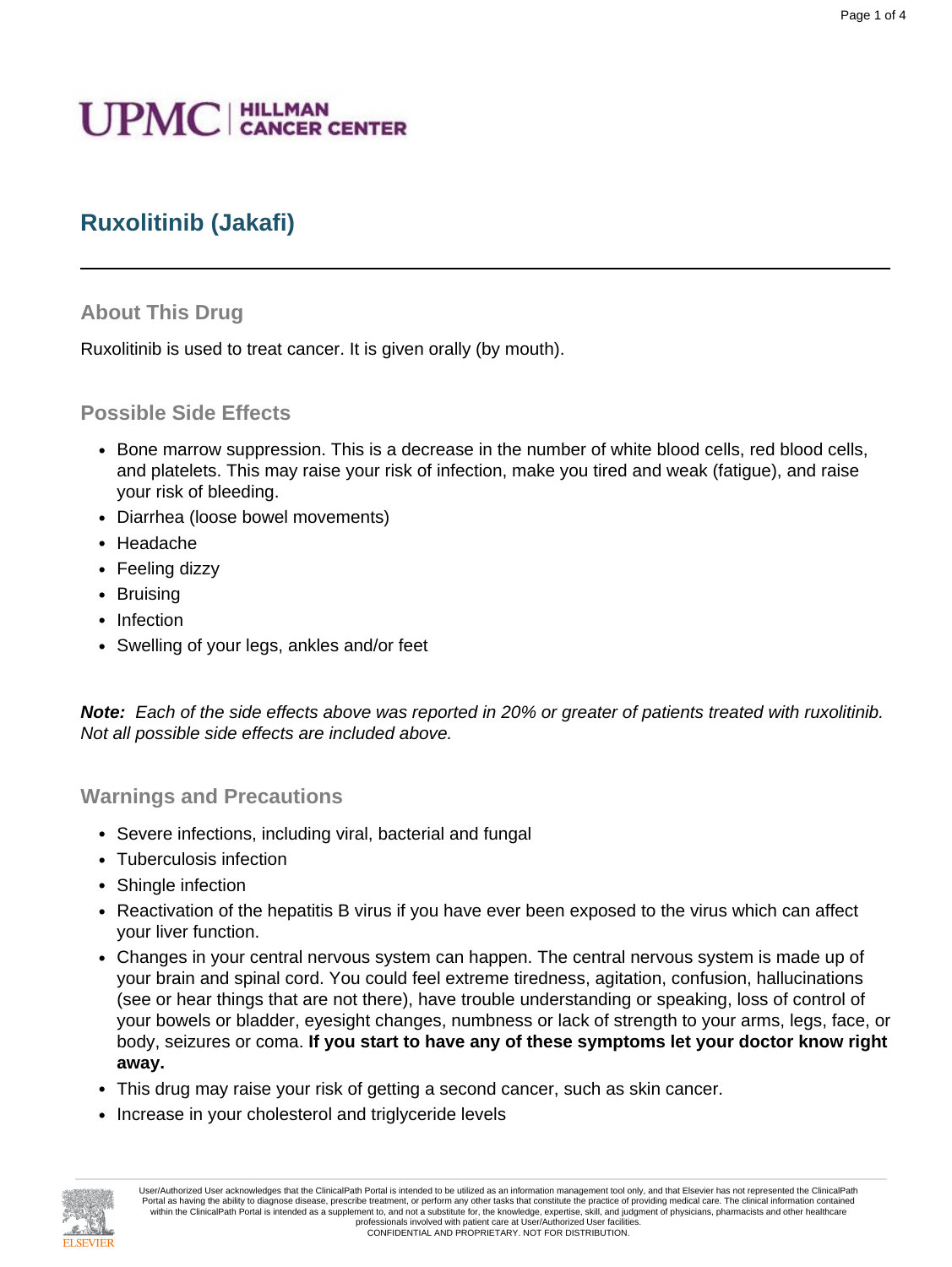• Typical signs and symptoms of your cancer may return when you stop treatment with ruxolitinib.

**Note:** Some of the side effects above are very rare. If you have concerns and/or questions, please discuss them with your medical team.

### **How to Take Your Medication**

- Swallow the medicine whole with or without food.
- **Missed dose**: If you vomit or miss a dose, take your next dose at the regular time. Do not take 2 doses at the same time, instead, continue with your regular dosing schedule and contact your doctor.
- **Handling:** Wash your hands after handling your medicine, your caretakers should not handle your medicine with bare hands and should wear latex gloves.
- This drug may be present in the saliva, tears, sweat, urine, stool, vomit, semen, and vaginal secretions. Talk to your doctor and/or your nurse about the necessary precautions to take during this time.
- **Storage:** Store this medicine in the original container at room temperature.
- **Disposal of unused medicine:** Do not flush any expired and/or unused medicine down the toilet or drain unless you are specifically instructed to do so on the medication label. Some facilities have take-back programs and/or other options. If you do not have a take-back program in your area, then please discuss with your nurse or your doctor how to dispose of unused medicine.

# **Treating Side Effects**

- Manage tiredness by pacing your activities for the day.
- Be sure to include periods of rest between energy-draining activities.
- To decrease the risk of infection, wash your hands regularly.
- Avoid close contact with people who have a cold, the flu, or other infections.
- Take your temperature as your doctor or nurse tells you, and whenever you feel like you may have a fever.
- To help decrease the risk of bleeding, use a soft toothbrush. Check with your nurse before using dental floss.
- Be very careful when using knives or tools.
- Use an electric shaver instead of a razor.
- Keeping your pain under control is important to your well-being. Please tell your doctor or nurse if you are experiencing pain.
- If you are dizzy, get up slowly after sitting or lying.
- Drink plenty of fluids (a minimum of eight glasses per day is recommended).
- If you throw up or have diarrhea, you should drink more fluids so that you do not become dehydrated (lack of water in the body from losing too much fluid).
- If you have diarrhea, eat low-fiber foods that are high in protein and calories and avoid foods that can irritate your digestive tracts or lead to cramping.

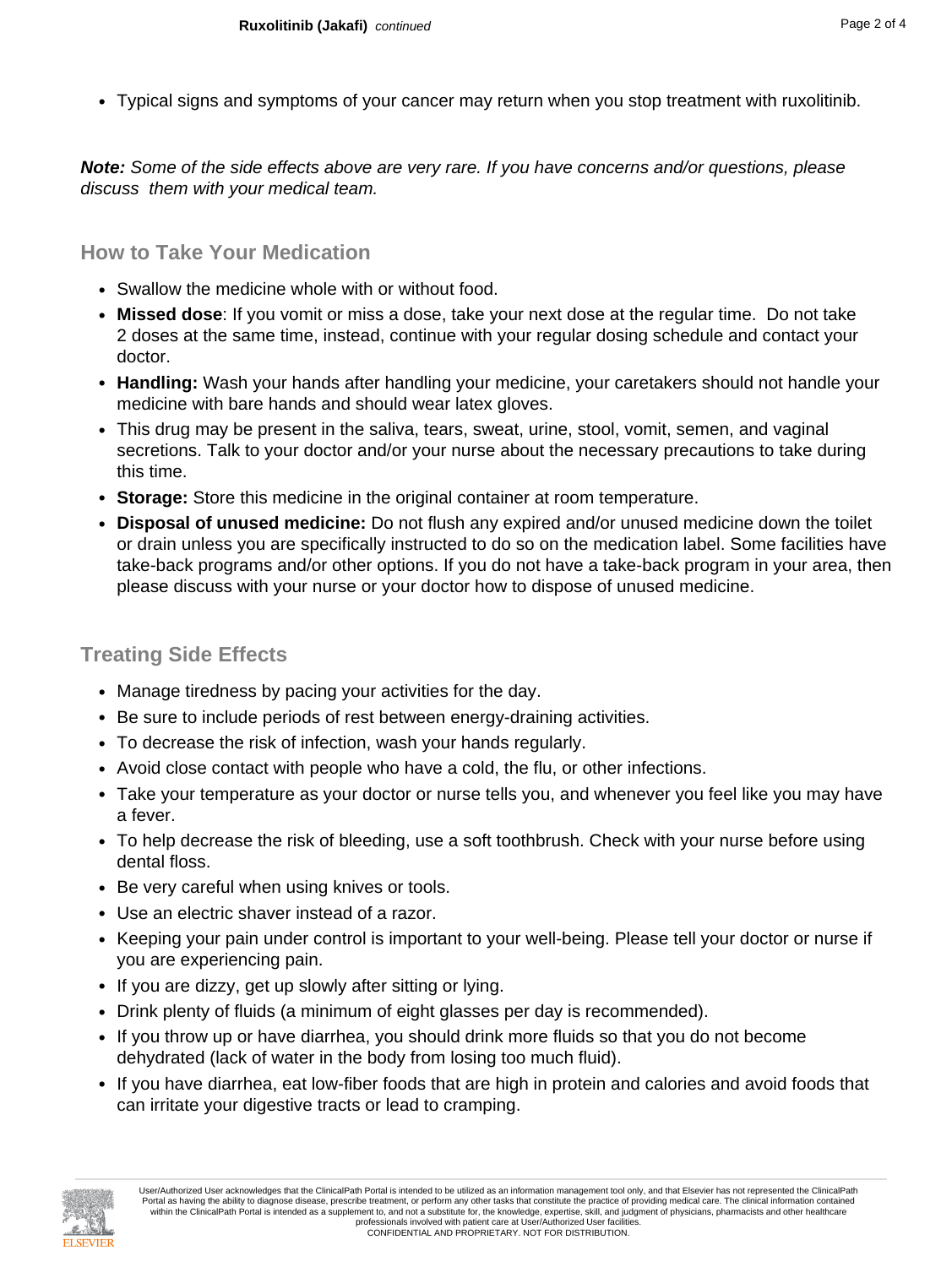• Ask your nurse or doctor about medicine that can lessen or stop your diarrhea.

# **Food and Drug Interactions**

- This drug may interact with grapefruit and grapefruit juice. Talk to your doctor as this could make side effects worse.
- Check with your doctor or pharmacist about all other prescription medicines and over-the-counter medicines and dietary supplements (vitamins, minerals, herbs and others) you are taking before starting this medicine as there are known drug interactions with ruxolitinib. Also, check with your doctor or pharmacist before starting any new prescription or over-the-counter medicines, or dietary supplements to make sure that there are no interactions.
- Avoid the use of St. John's Wort while taking ruxolitinib as this may lower the levels of the drug in your body, which can make it less effective.

## **When to Call the Doctor**

Call your doctor or nurse if you have any of these symptoms and/or any new or unusual symptoms:

- Fever of 100.4° F (38° C) or higher
- Chills
- Symptoms of a seizure such as confusion, blacking out, passing out, loss of hearing or vision, blurred vision, unusual smells or tastes (such as burning rubber), trouble talking, tremors or shaking in parts or all of the body, repeated body movements, tense muscles that do not relax, and loss of control of urine and bowels. **If you or your family member suspects you are having a seizure, call 911 right away.**
- Hallucinations
- Trouble understanding or speaking
- Blurry vision or changes in your eyesight
- Numbness or lack of strength to your arms, legs, face, or body
- Tiredness that interferes with your daily activities
- Feeling dizzy or lightheaded
- A headache that does not go away
- Easy bleeding or bruising
- Diarrhea, 4 times in one day or diarrhea with lack of strength or a feeling of being dizzy
- Weight gain of 5 pounds in one week (fluid retention)
- Swelling of your legs, ankles and/or feet
- Signs of possible liver problems: dark urine, pale bowel movements, bad stomach pain, feeling very tired and weak, unusual itching, or yellowing of the eyes or skin
- Skin changes or new skin lesions
- If you think you may be pregnant or may have impregnated your partner

#### **Reproduction Warnings**